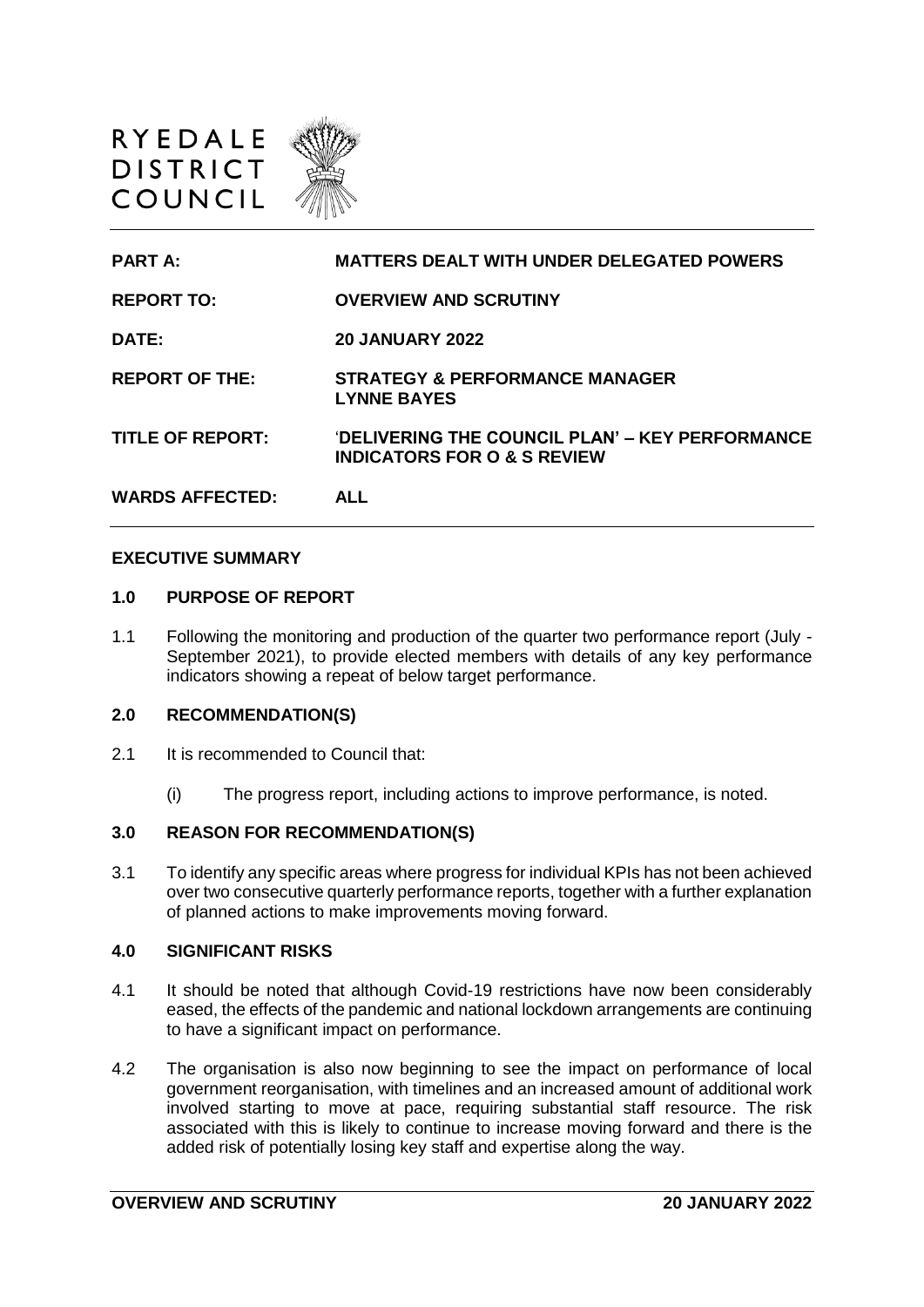# **5.0 POLICY CONTEXT AND CONSULTATION**

5.1 The areas requiring some improvement in performance fall in the following category of the Council's corporate priorities: Our Economy

# **REPORT**

# **6.0 REPORT DETAILS**

- 6.1 A motion was passed by Council in October 2018, stating that "on a repeat of 'unavailable', red or amber, a report is produced for the appropriate committee. An explanation to be given as to why the target is close or missed on more than one occasion. Members to agree / recommend to Full Council appropriate changes so that actions can be implemented."
- 6.2 Under this criteria, there are two performance indicators with an amber status both in quarter 1 (April – June) and quarter 2 (July to September) of the reporting cycle 2021/22.
	- Minor planning applications processed within 8 weeks
	- Other planning applications processed within 8 weeks

# 6.3 Minor and Other planning applications processed within 8 weeks

A large increase in applications being received has meant these indicators have still fallen just short of the target in quarter 2. Minor planning applications increased by 6% cumulative from April to October 2021 and other planning applications increased by 3% cumulative during the same period, the combination of which, resulted in delays in processing within target.

A gap in resources had been recognised and swift action taken to resolve this issue. New staff have already started in the team and two more are expected to start shortly, one in November and one in December. This prompt action has resulted in an improved level of performance, which is evidenced by the significant progress made in both areas as follows:

Against a target of 80%, the percentage of minor planning applications processed within 8 weeks - up from 74% in quarter 1 to 75.3% cumulative in quarter 2, with quarter 2 alone at 76%.

Against a target of 90%, the percentage of other planning applications processed within 8 weeks - up from 81% in quarter 1 to 85.6% cumulative in quarter 2, with quarter 2 alone at 89%. The additional staff appointed will assist in the processing times of applications particularly in the Minor and Other categories of applications, with further improvements anticipated for Quarters 3 and 4 of this financial year.

- 6.4 There is also one performance indicator with a red status both in quarter 1 (April June) and quarter 2 (July to September) of the reporting cycle 2021/22.
	- % Standard searches carried out in 10 working days